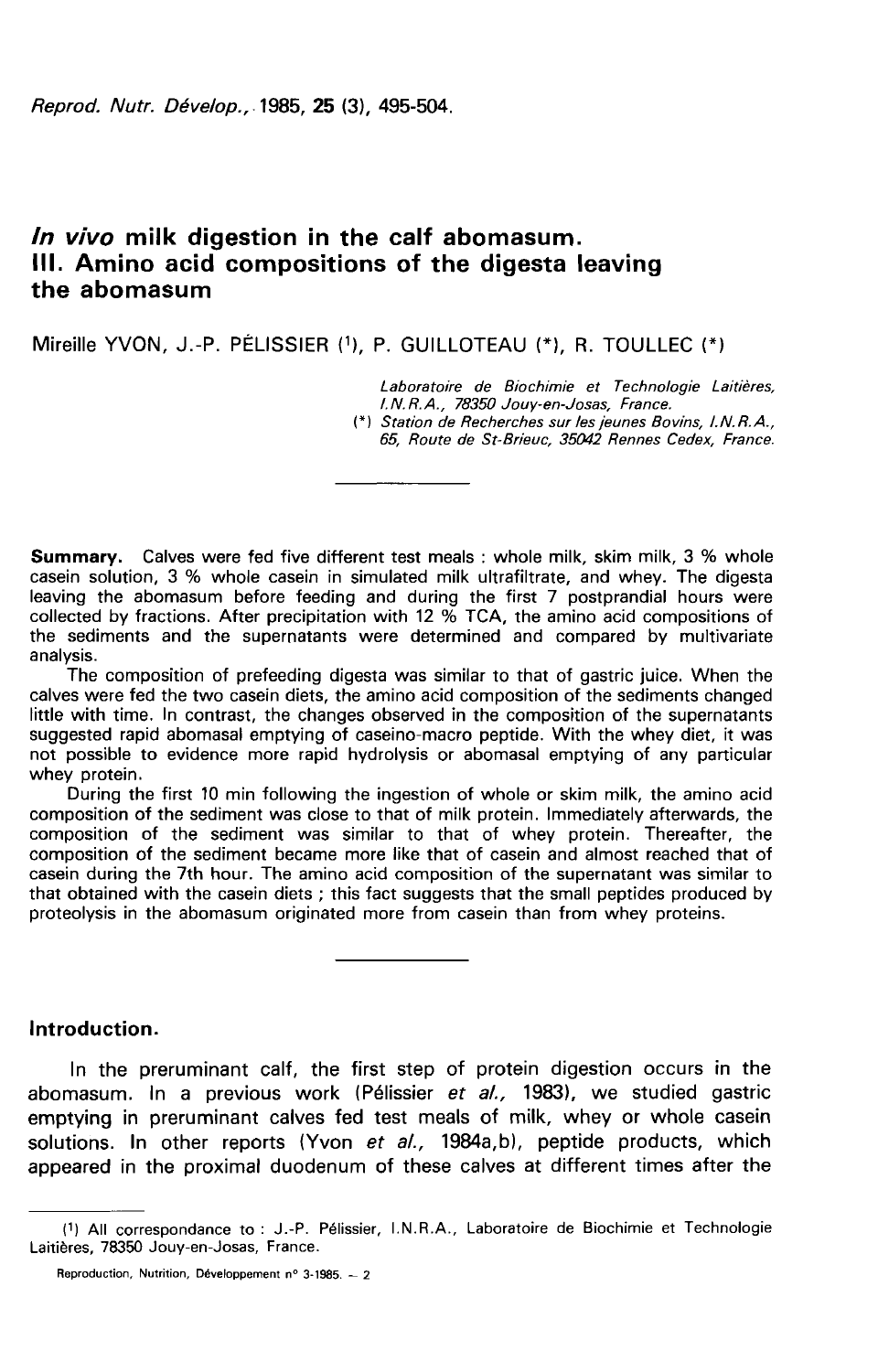test meals, were characterized by electrophoresis, isoelectric focusing and SDS pore gradient gel electrophoresis.

The amino acid compositions of whole casein and total whey proteins are different. Thus, the amino acid composition of the digesta leaving the abomasum of preruminant calves should vary depending on whether the diet contains casein solutions, whey or milk.

Milk coagulation or casein precipitation at acid pH, as well as milk protein proteolysis in the stomach, should modify the amino acid composition of the digesta leaving the abomasum at different times after the ingestion of the diets. In the present work, we have studied the amino acid composition of peptide products arriving in the proximal duodenum of calves fed whole milk, skim milk, whey or casein solutions.

# Material and methods.

Animals, diets and experimental design.  $-$  The feeding and collection procedures used for the calves have been described previously (Pélissier et al., 1983 ; Yvon et al., 1984a). Two animals, fitted with a duodenal reentrant cannula received 5-kg test meals. All the digesta leaving the stomach during the first 7 h after the meal were collected by fractions : for 10 min during the first hour, for 15 min during the second hour, and for 30 during the remaining time. A sample was also collected just before feeding.

Five diets were prepared with the same milk : whole milk (A) ; skim milk (B) ; 3 % whole casein solution in water (C) ; 3 % whole casein solution in simulated milk ultrafiltrate (D) (Jenness and Koops, 1962) ; whey (E). Diets A, B, C and D were given three times and diet E only one time.

Analysis.  $-$  Each sample was precipitated with trichloracetic acid (TCA) to a 12 % final concentration and centrifuged at 2,000  $\times$  g for 20 min. After homogenization in water, the sediment was extracted 10 times with an equal volume of diethyl ether to eliminate the TCA, and then lyophilized.

The sediments, supernatants and diets were hydrolized in 1.5 ml of 5.7 N HCI at 110 °C in evacuated sealed glass tubes for 24 h and then analysed with a Multichrom amino acid analyser (Beckman, Munchen, W. Germany).

The determinations of 17 amino acids were compared by principal component statistical analysis (Hill, 1974). With this method, each sample was considered as a point in a 17 dimensional space with 17 variables (the % of each of the 17 amino acids detected by amino acid analysis). This initial pattern was reduced to a bidimensional space in which the two axes (called factors) were not correlated. The new axes were interpreted in relation to the former variables by computing the loading of each variable on these axes. 70 % of the information contained in the data was visualized on this plane. The smaller the distance between the two points characterizing the two samples, the more similar were the two samples.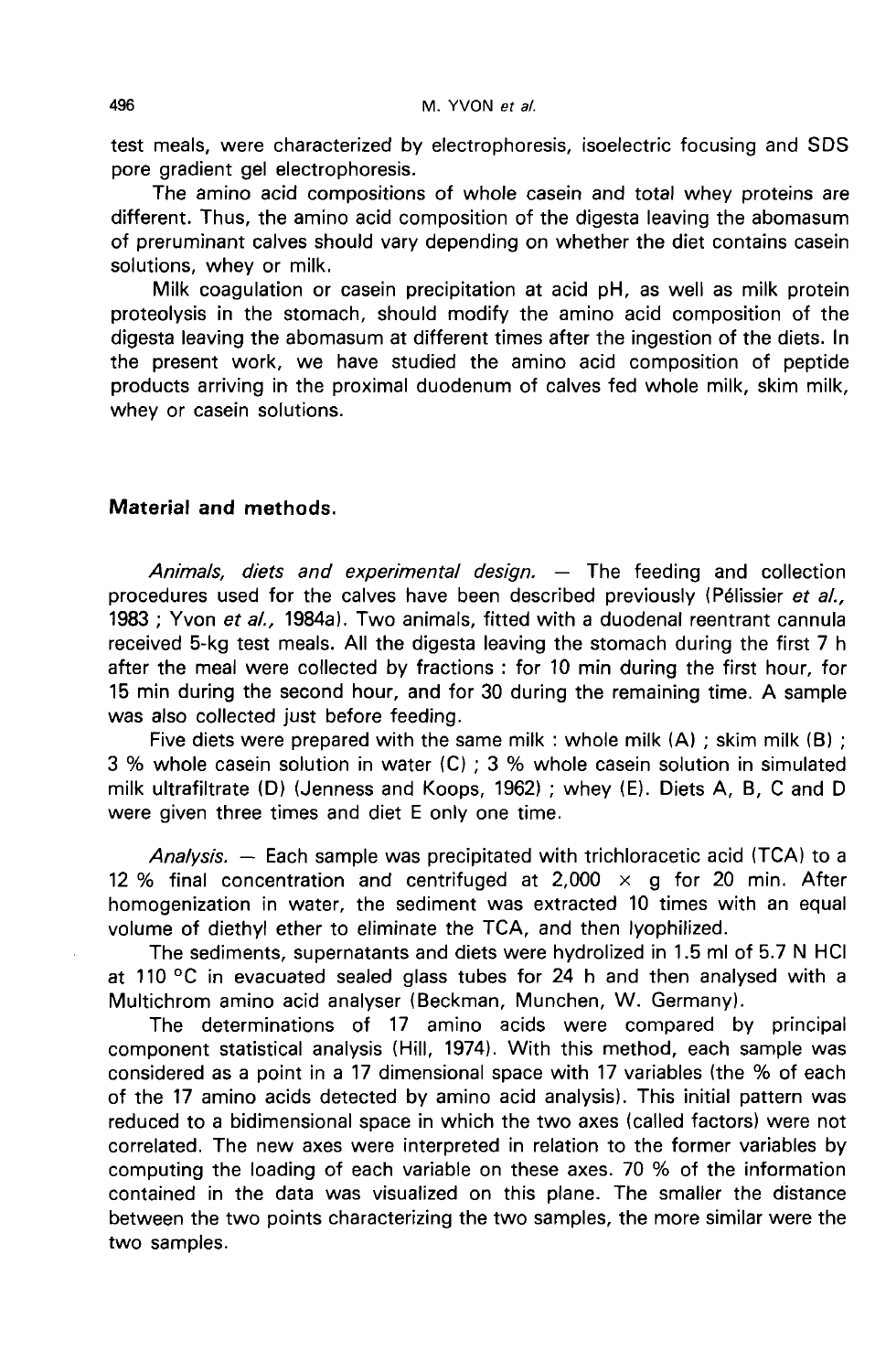### Results and discussion.

Diet composition.  $-$  In our analytical conditions, there were three major differences between the amino acid composition of the diets (table 11. Compared with whey, casein had lower Asx (6.9 % of the amino acid vs 10.6 %) and cysteine (0.2 % vs 2.2 %) concentrations and a higher proline concentration (11.6 % vs 5.5 %).

Prefeeding digesta. — Before the calves were given a test meal, they were starved for 24 h. The last meal given was milk which had been sodium-citrated to prevent the formation of a firm clot. Therefore, the abomasum of the calves was probably free of food residues, and the digesta collected before feeding were mainly of endogenous origin, as shown by their amino acid composition (table 1) which was similar to that of calf gastric juice (Guilloteau et al., 1983). The higher Gly concentration of the digesta could be due to a slight reflux of bile since this amino acid constitutes about 95 % of bile total amino acids (Juste, 1982).

Casein diet digesta.  $-$  With « casein » diets C and D, the proportions of Asx, Pro and Cys in the sediments did not vary much from one time to another, remaining relatively close to those determined in casein. The proportions of Thr, Glx, Ala, Ile, Leu, Lys and Arg in the supernant approached the proportion observed in casein when digestion time increased.

|     |              | <b>Diets</b> |      | Prefeeding digesta |             |                   |  |  |  |
|-----|--------------|--------------|------|--------------------|-------------|-------------------|--|--|--|
|     | Whole casein | Whole milk   | Whey | Sediment           | Supernatant | Gastric juice (*) |  |  |  |
| Asx | 6.9          | 7.5          | 10.6 | 9.2                | 9.9         | 9.9               |  |  |  |
| Thr | 4.7          | 4.7          | 5.5  | 6.4                | 6.2         | 6.8               |  |  |  |
| Ser | 7.0          | 6.9          | 6.0  | 6.7                | 6.6         | 7.7               |  |  |  |
| Glx | 18.5         | 17.8         | 14.8 | 10.6               | 10.7        | 11.7              |  |  |  |
| Pro | 11.6         | 10.7         | 5.5  | 4.1                | 6.2         | 5.4               |  |  |  |
| Gly | 3.1          | 3.3          | 4.1  | 10.9               | 11.3        | 7.5               |  |  |  |
| Ala | 4.5          | 4.9          | 6.9  | 7.3                | 6.6         | 6.8               |  |  |  |
| Cys | 0.2          | 0.5          | 2.2  | 1.1                | 2.1         | 1.6               |  |  |  |
| Val | 7.3          | 7.1          | 5.3  | 6.1                | 6.2         | 6.9               |  |  |  |
| Met | 2.6          | 2.2          | 2.5  | 2.0                | 0.2         | 0.8               |  |  |  |
| lle | 5.0          | 4.9          | 4.9  | 5.4                | 3.4         | 4.2               |  |  |  |
| Leu | 9.0          | 9.9          | 11.6 | 8.7                | 8.1         | 8.4               |  |  |  |
| Tyr | 2.8          | 3.1          | 3.5  | 2.7                | 5.2         | 4.6               |  |  |  |
| Phe | 4.0          | 4.2          | 4.0  | 5.4                | 5.0         | 3.4               |  |  |  |
| His | 2.4          | 2.4          | 1.9  | 2.1                | 2.1         | 2.3               |  |  |  |
| Lys | 7.7          | 7.3          | 8.7  | 6.7                | 6.6         | 7.3               |  |  |  |
| Arg | 2.7          | 2.5          | 2.1  | 4.5                | 3.3         | 4.7               |  |  |  |

#### TABLE 1

Amino acid compositions of diets and digesta collected before feeding (moles per 100 moles)

 $(*)$  Guilloteau et al.  $(1983)$ .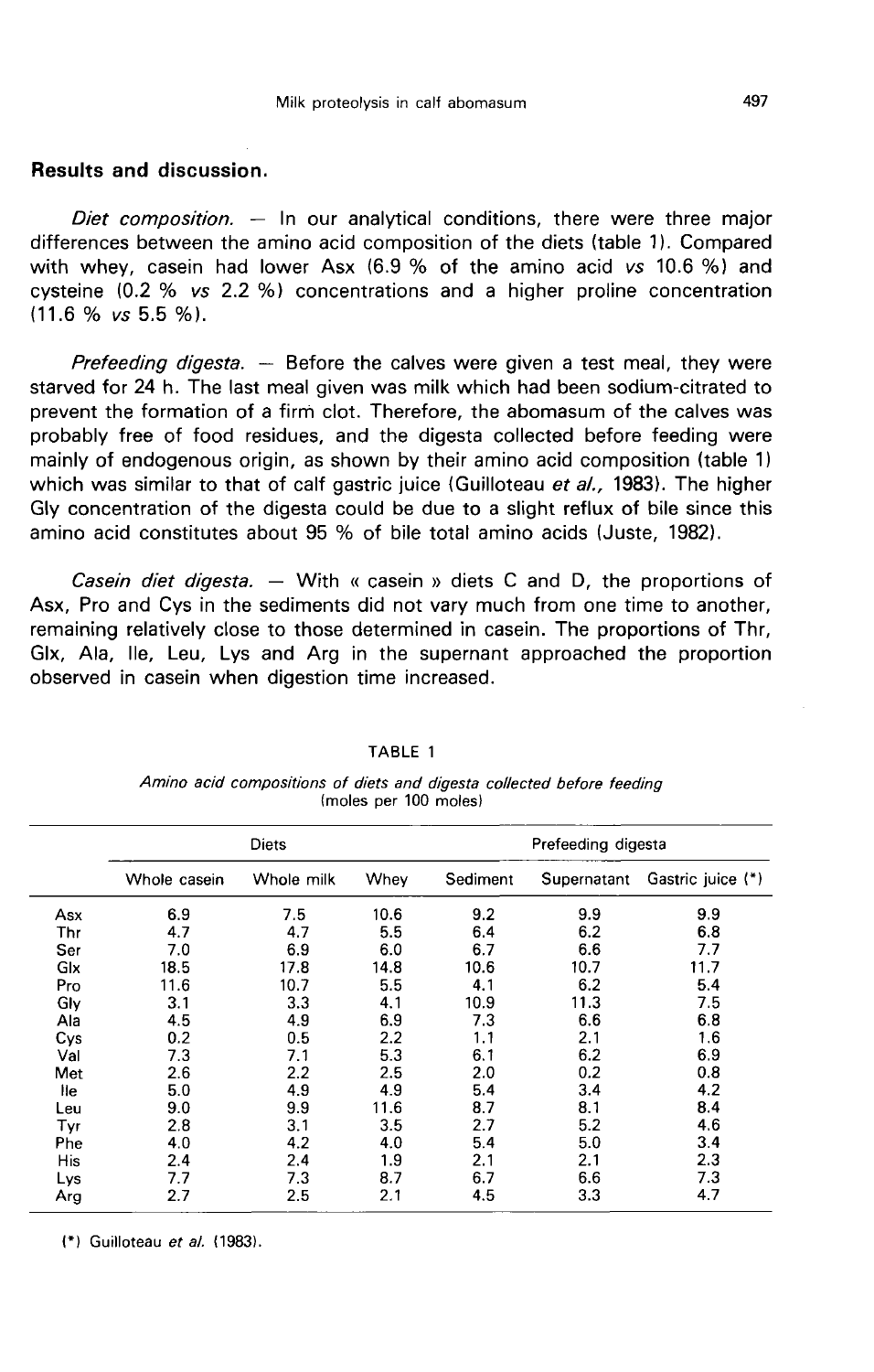As the casein diets did not coagulate but were precipitated at acid pH, they displayed particular gastric emptying kinetics. At around 120 min, the major part of the products leaving the abomasum corresponded to slightly or nonproteolysed casein (Yvon et al., 1984a). During this time, only a little more than 10 % of the ingested N reached the duodenum (Pélissier et al., 1983). In these conditions, the largest part of N left the abomasum in a proteolysed form.

With the two « casein » diets C and D, around 30 % of the ingested N was emptied during the first  $7$  postprandial hours, as with the milk diets (Pélissier  $et$  $a$ ., 1983). With diet C, the Ile : Leu ratio was much higher in the supernatant collected 10-20 min after feeding than in the casein (2.3 vs 0.5) but later, this ratio was similar in the supernatant and the casein (table 2). The concentration was higher and His, Arg, Tyr and Phe concentrations lower in the 10 to 20-min sample than in later samples. A similar trend was observed with diet D and to a lesser extent with diets A and B. Caseino-macro peptide contains 7 times more Ile than Leu ; it is very rich in Thr and devoid of Tyr, Phe, His and Arg (Mercier et al., 1972). This peptide is partially soluble in 12 % TCA and could constitute a large part of the supernatant obtained soon after feeding the four diets containing casein.

Whey diet digesta.  $-$  With the « whey » diet (E), there was little or no change with time after the meal. The amino acid composition of the sediment remained close to that of whey proteins. The profile of amino acid composition did not show whether any particular whey protein was hydrolysed or left the

#### TABLE 2 (continued)

|     | Whole milk   |                          |                  |              |                        | Skim milk        |              |                        |                  |              |                  |                  |
|-----|--------------|--------------------------|------------------|--------------|------------------------|------------------|--------------|------------------------|------------------|--------------|------------------|------------------|
|     | Sediment     |                          |                  | Supernatant  |                        |                  | Sediment     |                        |                  | Supernatant  |                  |                  |
|     | 10-20<br>min | 2 <sub>h</sub><br>2 h 30 | $6h -$<br>6 h 30 | 10-20<br>min | 2 <sub>h</sub><br>2h30 | $6h -$<br>6 h 30 | 10-20<br>min | 2 <sub>h</sub><br>2h30 | $6h -$<br>6 h 30 | 10-20<br>min | $2h$ -<br>2 h 30 | $6h -$<br>6 h 30 |
| Asx | 9.6          | 10.4                     | 8.6              | 8.1          | 9.6                    | 9.7              | 9.7          | 9.1                    | 7.1              | 9.6          | 8.3              | 7.9              |
| Thr | 6.2          | 5.3                      | 4.3              | 7.1          | 6.9                    | 4.8              | 6.6          | 5.7                    | 4.6              | 9.3          | 7.9              | 5.2              |
| Ser | 7.1          | 5.8                      | 5.9              | 6.5          | 8.0                    | 8.0              | 6.7          | 6.5                    | 6.8              | 6.5          | 7.5              | 7.3              |
| Gix | 16.1         | 14.5                     | 16.9             | 14.8         | 17.5                   | 17.9             | 15.3         | 15.6                   | 17.9             | 16.5         | 15.2             | 17.0             |
| Pro | 8.2          | 8.2                      | 11.4             | 11.5         | 9.6                    | 10.2             | 7.3          | 8.8                    | 11.9             | 9.3          | 9.9              | 11.4             |
| Gly | 3.6          | 3.7                      | 3.4              | 4.0          | 3.4                    | 3.4              | 4.0          | 3.8                    | 3.6              | 5.1          | 3.8              | 3.8              |
| Ala | 5.7          | 5.9                      | 4.7              | 5.3          | 5.5                    | 5.1              | 6.4          | 5.9                    | 4.6              | 6.7          | 5.9              | 5.3              |
| Cys | 1.5          | 2.2                      | 0.9              | 0.3          | 0.0                    | 0.0              | 2.3          | 1.8                    | 0.7              | 0.2          | 0.0              | 0.0              |
| Val | 6.5          | 6.6                      | 7.4              | 7.5          | 5.9                    | 5.5              | 6.7          | 6.8                    | 7.5              | 6.3          | 6.6              | 6.4              |
| Met | 1.7          | 10                       | 1.3              | 1.0          | 0.7                    | 0.5              | 1.9          | 2.2                    | 2.9              | 0.2          | 1.6              | 1.7              |
| lle | 4.9          | 4.7                      | 4.9              | 5.2          | 4.9                    | 4.1              | 5.5          | 5.1                    | 4.8              | 5.1          | 5.3              | 4.0              |
| Leu | 10.2         | 11.3                     | 9.8              | 6.5          | 7.7                    | 9.7              | 10.2         | 10.5                   | 8.7              | 5.5          | 7.4              | 9.6              |
| Tyr | 3.1          | 3.4                      | 3.4              | 6.4          | 5.2                    | 5.7              | 1.7          | 1.8                    | 1.8              | 5.1          | 3.9              | 3.6              |
| Phe | 3.3          | 4.0                      | 3.8              | 5.1          | 4.1                    | 4.1              | 3.5          | 3.9                    | 4.3              | 4.4          | 4.6              | 4.3              |
| His | 1.9          | 2.2                      | 2.6              | 2.1          | 1.5                    | 1.4              | 1.8          | 2.1                    | 2.6              | 1.4          | 2.0              | 1.8              |
| Lys | 7.8          | 8.1                      | 7.6              | 6.5          | 6.7                    | 6.9              | 8.1          | 8.1                    | 7.7              | 6.3          | 7.5              | 7.4              |
| Arg | 2.3          | 2.5                      | 2.8              | 2.1          | 2.7                    | 2.9              | 2.3          | 2.4                    | 2.7              | 2.4          | 2.7              | 3.3              |

Amino acid composition of some samples collected with the different diets (moles per 100 moles)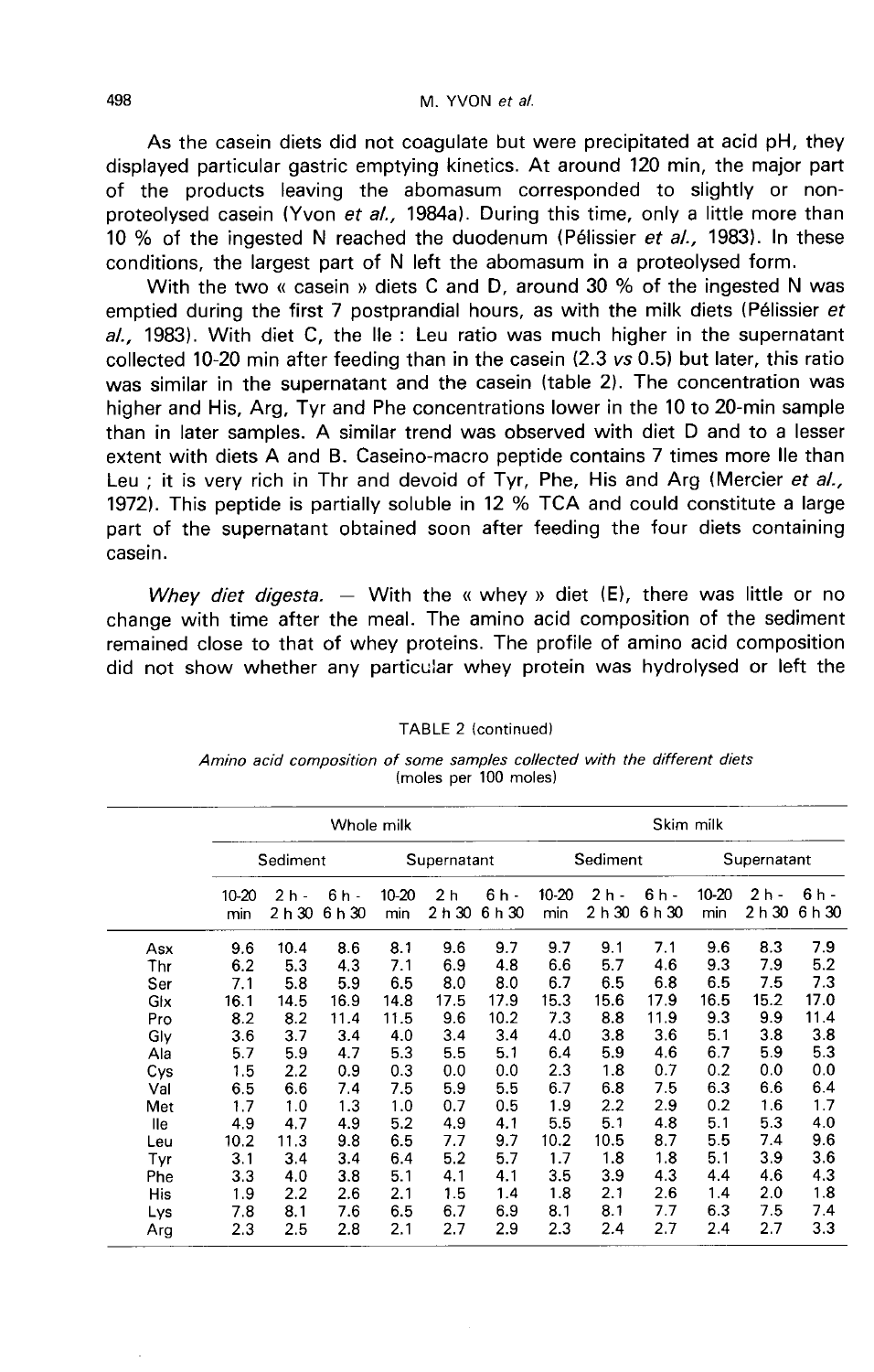|     | Whole casein in water |                          |                  |              |               |                  | Whole casein in mineral solution |                          |                  |              |                          |                  |
|-----|-----------------------|--------------------------|------------------|--------------|---------------|------------------|----------------------------------|--------------------------|------------------|--------------|--------------------------|------------------|
|     | Sediment              |                          | Supernatant      |              | Sediment      |                  |                                  | Supernatant              |                  |              |                          |                  |
|     | 10-20<br>min          | 2 <sub>h</sub><br>2 h 30 | $6h -$<br>6 h 30 | 10-20<br>min | 2 h<br>2 h 30 | $6h -$<br>6 h 30 | $10 - 20$<br>min                 | 2 <sub>h</sub><br>2 h 30 | $6h -$<br>6 h 30 | 10-20<br>min | 2 <sub>h</sub><br>2 h 30 | $6h -$<br>6 h 30 |
| Asx | 7.7                   | 7.1                      | 7.2              | 8.8          | 9.1           | 7.7              | 8.2                              | 8.4                      | 6.6              | 9.4          | 8.9                      | 8.8              |
| Thr | 4.6                   | 4.6                      | 5.1              | 12.9         | 6.0           | 4.9              | 4.4                              | 4.9                      | 4.4              | 9.1          | 4.6                      | 4.6              |
| Ser | 7.4                   | 7.2                      | 6.9              | 9.3          | 7.8           | 7.5              | 6.6                              | 6.9                      | 6.0              | 8.5          | 7.6                      | 8.3              |
| Glx | 19.1                  | 17.9                     | 18.1             | 13.8         | 16.6          | 18.4             | 18.8                             | 18.4                     | 16.9             | 15.6         | 18.2                     | 20.0             |
| Pro | 11.8                  | 13.1                     | 11.5             | 12.5         | 11.8          | 11.0             | 11.6                             | 12.4                     | 14.0             | 12.8         | 10.8                     | 10.3             |
| Gly | 3.1                   | 3.6                      | 3.6              | 3.7          | 3.6           | 3.8              | 3.1                              | 3.5                      | 3.1              | 3.3          | 3.1                      | 3.2              |
| Ala | 4.3                   | 4.4                      | 4.5              | 7.0          | 5.8           | 5.2              | 4.3                              | 4.1                      | 4.4              | 5.7          | 5.3                      | 4.8              |
| Cys | 0.0                   | 0.0                      | 0,0              | 0.0          | 0.0           | 0.0              | 0.0                              | 0.3                      | 0.5              | 0.0          | 0.0                      | 0.0              |
| Val | 7.2                   | 8.1                      | 7.2              | 7.8          | 6.5           | 6.3              | 7.4                              | 8.1                      | 8.0              | 5.8          | 5.4                      | 5.2              |
| Met | 1.3                   | 1.4                      | 2.3              | 0.3          | 0.2           | 2.3              | 0.9                              | 1.1                      | 2.4              | 1.0          | 0.4                      | 0.6              |
| lle | 4.5                   | 4.8                      | 4.4              | 7.6          | 5.0           | 44               | 4.9                              | 4.7                      | 4.7              | 5.7          | 3.9                      | 4.2              |
| Leu | 8.8                   | 8.9                      | 8.9              | 3.4          | 9.3           | 10.3             | 9.3                              | 7.9                      | 8.6              | 6.1          | 10.5                     | 9.9              |
| Tyr | 3.9                   | 1.4                      | 3.6              | 1.8          | 2.1           | 1.6              | 4.2                              | 3.4                      | 3.9              | 3.7          | 5.2                      | 5.3              |
| Phe | 4.0                   | 4.5                      | 4.3              | 3.0          | 3.9           | 4.3              | 4.0                              | 4.1                      | 4.1              | 4.2          | 4.3                      | 3.6              |
| His | 2.3                   | 2.7                      | 2.7              | 0.9          | 1.7           | 1.8              | 2.4                              | 2.4                      | 2.1              | 0.9          | 1.4                      | 1.3              |
| Lys | 7.2                   | 7.4                      | 7.1              | 6.0          | 7.2           | 7.4              | 7.2                              | 7.0                      | 7.7              | 6.3          | 6.8                      | 7.2              |
| Arg | 2.7                   | 2.8                      | 2.5              | 1.2          | 3.5           | 3.1              | 2.8                              | 2.4                      | 2.7              | 1.8          | 3.6                      | 2.8              |

l,

TABLE 2 (p. 2) (continued)

TABLE 2 (p. 3)

|     | Whey         |                  |                  |              |               |                 |  |  |  |  |
|-----|--------------|------------------|------------------|--------------|---------------|-----------------|--|--|--|--|
|     |              | Sediment         |                  | Supernatant  |               |                 |  |  |  |  |
|     | 10-20<br>min | $2h$ -<br>2 h 30 | $6h -$<br>6 h 30 | 10-20<br>min | 2 h<br>2 h 30 | 6 h -<br>6 h 30 |  |  |  |  |
| Asx | 10.3         | 10.6             | 10.2             | 11.2         | 11.3          | 11.8            |  |  |  |  |
| Thr | 6.1          | 6.1              | 5.8              | 5.5          | 6.2           | 8.0             |  |  |  |  |
| Ser | 6.0          | 6.3              | 5.7              | 6.9          | 7.6           | 8.5             |  |  |  |  |
| Glx | 14.3         | 14.5             | 13.2             | 14.7         | 14.2          | 14.5            |  |  |  |  |
| Pro | 5.8          | 5.6              | 7.0              | 5.8          | 6.0           | 4.9             |  |  |  |  |
| Gly | 3.8          | 3.9              | 4.1              | 8.9          | 7.7           | 6.3             |  |  |  |  |
| Ala | 6.9          | 7.1              | 7.5              | 7.9          | 6.7           | 6.7             |  |  |  |  |
| Cys | 2.9          | 2.3              | 3.4              | 0.0          | 0.0           | 0.7             |  |  |  |  |
| Val | 6.7          | 6.5              | 6.6              | 57           | 5.7           | 6.9             |  |  |  |  |
| Met | 2.3          | 1.6              | 1.9              | 0.0          | 0.0           | 0.0             |  |  |  |  |
| lle | 5.2          | 5.2              | 4.6              | 3.7          | 37            | 3.5             |  |  |  |  |
| Leu | 11.0         | 11.3             | 11.0             | 8.2          | 7.6           | 10.7            |  |  |  |  |
| Tyr | 2.6          | 2.5              | 2.5              | 4.2          | 3.2           | 2.6             |  |  |  |  |
| Phe | 3.0          | 3.4              | 3.6              | 3.5          | 4.9           | 3.1             |  |  |  |  |
| His | 1.9          | 1.8              | 1.9              | 4.0          | 5.0           | 0.2             |  |  |  |  |
| Lys | 8.5          | 8.6              | 8.3              | 7.0          | 7.5           | 8.0             |  |  |  |  |
| Ara | 2.6          | 2.6              | 2.7              | 3.1          | 2.9           | 3.5             |  |  |  |  |

l,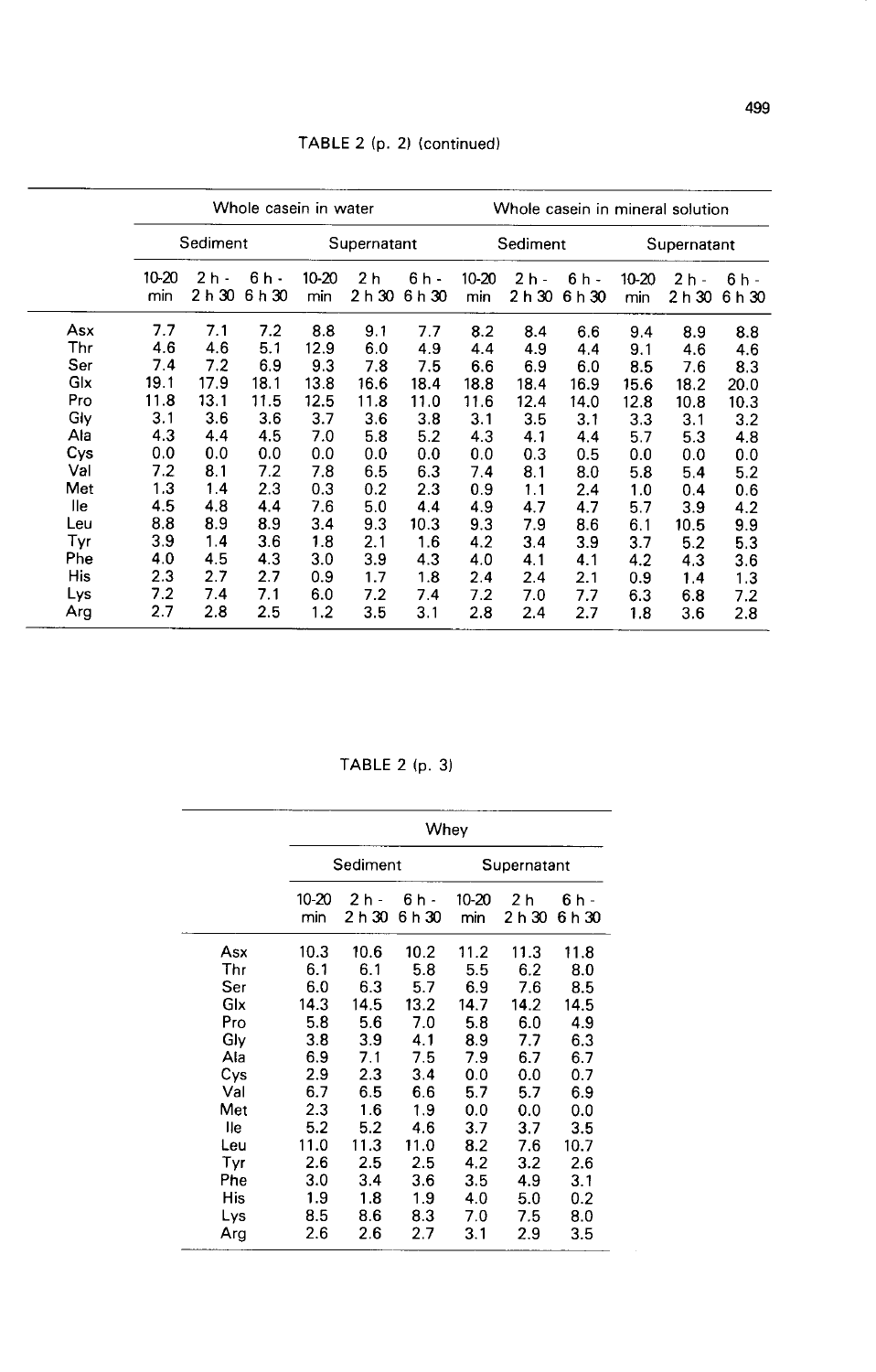#### M. YVON et al.

abomasum sooner. However, proteolysis was observed after 3 h of digestion (fig. 1), but it concerned only a small part of the protein products leaving the abomasum. Indeed, about 50 % of the ingested N was evacuated during the first 2.5 postprandial hours as against 60 % during 7 h. As with milk diets, rocket immunoelectrophoresis showed that this proteolysis did not concern  $\beta$ lactoglobulin, but particularly involved  $\alpha$ -lactalbumin (Yvon et al., 1984b), and seemed to slightly modify the amino acid composition of the digesta reaching the abomasum.



FIG. 1. - Changes in the percentage of NPN relative to total N during digestion time in samples collected after ingestion of the whey diet.

Milk diet digesta.  $-$  The amino acid compositions of the sediments obtained with diets A and B (« milk » diets) were similar (table 2). In our experimental conditions, fat did not seem to strongly modify proteolysis.

The amino acid composition of the digesta sediments collected during the first 10 min after the meal was much closer to that of milk than the composition of the sample collected immediately afterwards (Asx : 8.5 % ; Pro : 9.8 % ; Cys : 0.9 %). Therefore, coagulation was not complete during the first 10 min ; this explains why intact caseins were detected only during this period (Yvon et al., 1984b).

If we look only at the three amino acids (Asx, Pro, Cys) which differed most in casein and whey, we see that after the first 10 min, the composition of the sediments changed with time, from that of whey to that of casein. Therefore, abomasal emptying was more rapid for whey proteins than for casein. These results are in agreement with those reported for abomasal emptying of milk and for diets containing whey protein concentrates (Toullec, Thivend and Mathieu, 1971). The compositions of the supernatants also changed from one time to another, but they were always different (in particular for Glx, Gly and Arg) from those of the digesta obtained before the meal (table 1).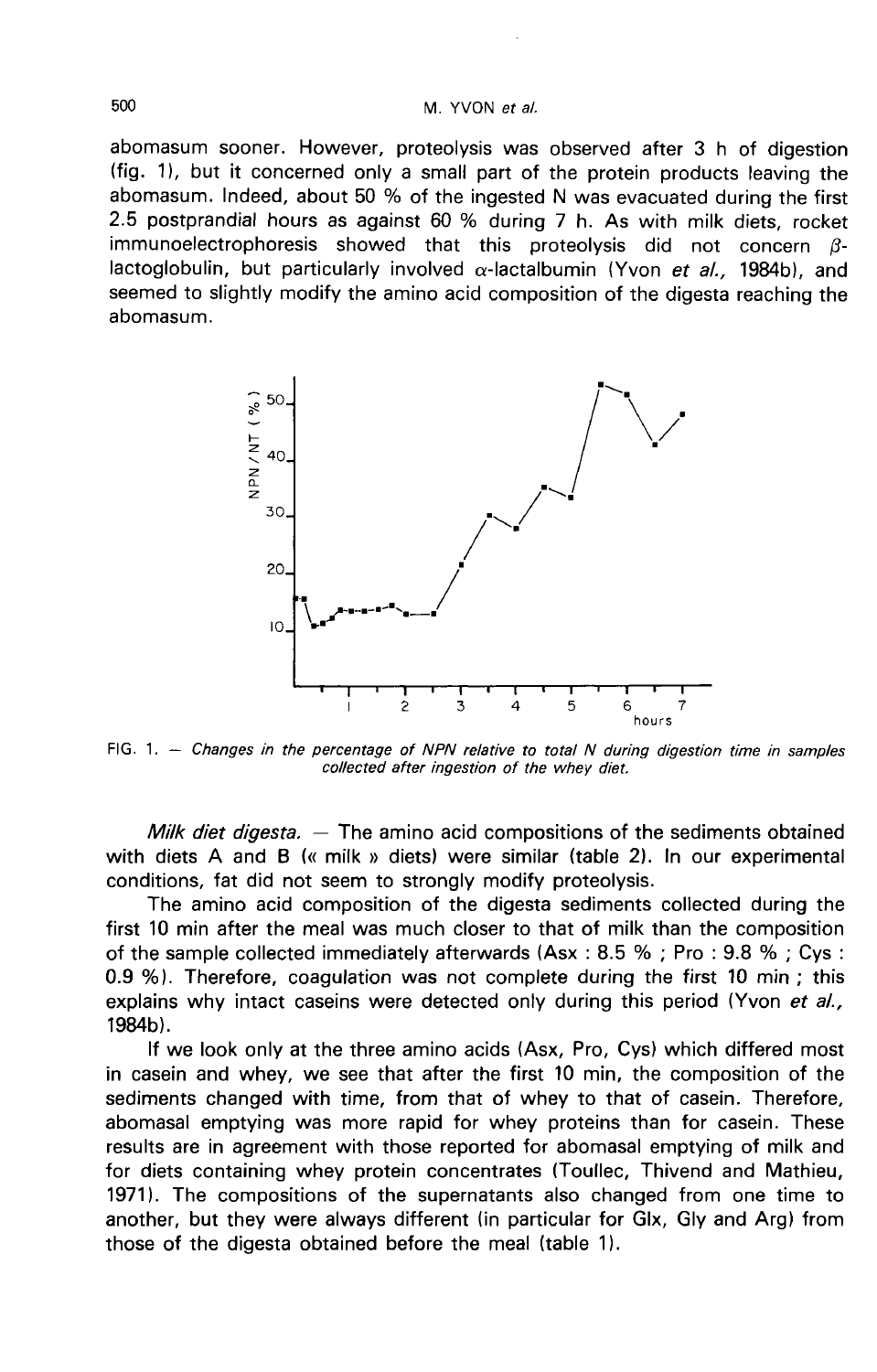The composition of the supernatants of the milk-fed calves was closer to that observed in casein-fed than in whey-fed calves. The small peptides produced by milk proteolysis in the abomasum originated from casein rather than from whey proteins. We can suppose that the protein products leaving the abomasum after 7 h were proteolysed as much as, or more than, the last product collected. As we collected only about 30 % of the ingested N during the first 7 postprandial hours (P61issier et al., 1983), we can conclude that the major part of the protein products arriving later in the duodenum had an amino acid composition close to that of casein and corresponded mainly to small peptides coming from casein.

Principal component analysis.  $-$  The results were confirmed by principal component analysis using the amino acid compositions of the samples. Five different groups of amino acid compositions were evidenced (fig. 2). The sediments were separated into three groups : whey, milk (whole and skim) and



FIG. 2. - Principal component analysis. Comparison of the sediments and supernatants obtained from the digesta leaving the abomasum, using the amino acid compositions as variables. (I) sediments from « milk » diets ; (A) sediments from « casein » diets ; ( $\bullet$ ) sediments from « whey » diet ;  $(\Box)$  supernatants from « milk » diets ;  $(\triangle)$  supernatants from « casein » diets ; (O) supernatants from « whey » diet ; ( $\hat{x}$ ) supernatants from prefeeding digesta ; ( $\star$ ) sediments from prefeeding digesta. C: amino acid composition of the « casein » diet ; M : amino acid composition of the « milk » diet ; W : amino acid composition of the « whey » diet.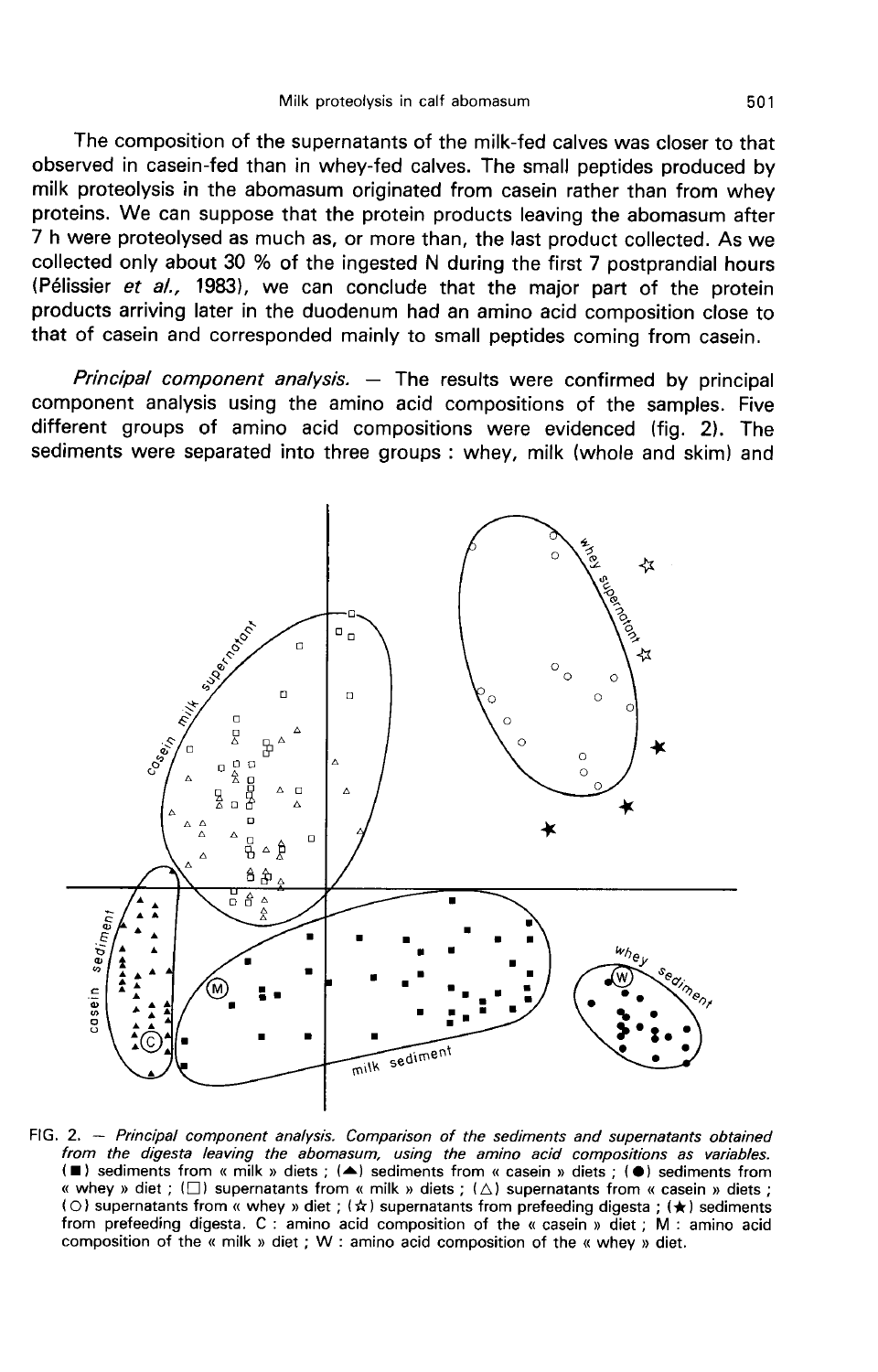casein (with or without minerals) diets. The supernatants gave only two groups : whey and the other four diets.

The group corresponding to the sediments of the whey diet digesta was very close to the position of whey protein. The group corresponding to the sediments of the two casein diets was near the position of whole casein, and the group corresponding to the two milk diet sediments was between the former two. The supernatants were different from the sediments. Particularly with the whey diet, their composition was relatively close to that of the prefeeding digesta. This shows that whey proteolysis was not very important and gave only a very few small peptides soluble in 12 % TCA.

The variations with time of the amino acid compositions were not the same in the different groups. In the three groups (whey diet sediment, whey diet supernatant and « casein » diet sediment) no important change was detected between 0 and 7 h after the meal. On the contrary, with the « milk » diets, the composition of the sediment changed strongly according to the time after digestion (fig. 3). The composition of the first sample (0-10 min) was relatively close to that of milk. The composition of the second sample (10-20 min) was similar to that of whey protein. The composition of the following samples evolved from whey composition to almost that of casein during the 7th hour.

The supernatant compositions obtained with the casein and milk diets were always different from that of whey protein and tended to become more similar to those of caseins as time elapsed (fig. 4).

With all the diets, the most significant modification occurred around 3 h after the meal. Electrophoresis showed acidic peptides originating from casein proteolysis. The 3-h time also corresponded to the degradation of  $\alpha$ -lactalbumin. After this time, the amino acid composition of the milk diet digesta changed rapidly. This time corresponded to an acidification of the stomach content which probably induced an increase in the proteolytic activity of pepsin.



FIG. 3.  $-$  Part of the principal component analysis (fig. 2). Changes in the amino acid composition of sediments obtained from digesta leaving the abomasum of calves fed a skim milk diet, using the amino acid compositions as variables. C : amino acid composition of the « casein » diet; M: amino acid composition of the « milk » diet; W: amino acid composition of the « whey » diet. The numbers correspond to digestion times :  $(1)$  : 0-10 min ;  $(2)$  : 10-20 min ;  $(3)$  : 20-30 min; (4): 30-40 min; (5): 40-50 min; (6): 50-60 min; (7): 60-75 min; (8): 75-90 min; (9) : 90-105 min ; (10) : 105-120 min ; (11) : 2 h-2 h 30 ; (12) : 2 h 30-3 h ; (13) : 3 h-3 h 30 ;  $(14):$  3 h 30-4 h;  $(15):$  4 h-4 h 30;  $(16):$  4 h 30-5 h;  $(17):$  5 h-5 h 30;  $(18):$  5 h 30-6 h;  $(19): 6 h-6 h 30$ ;  $(20): 6 h 30-7 h$ .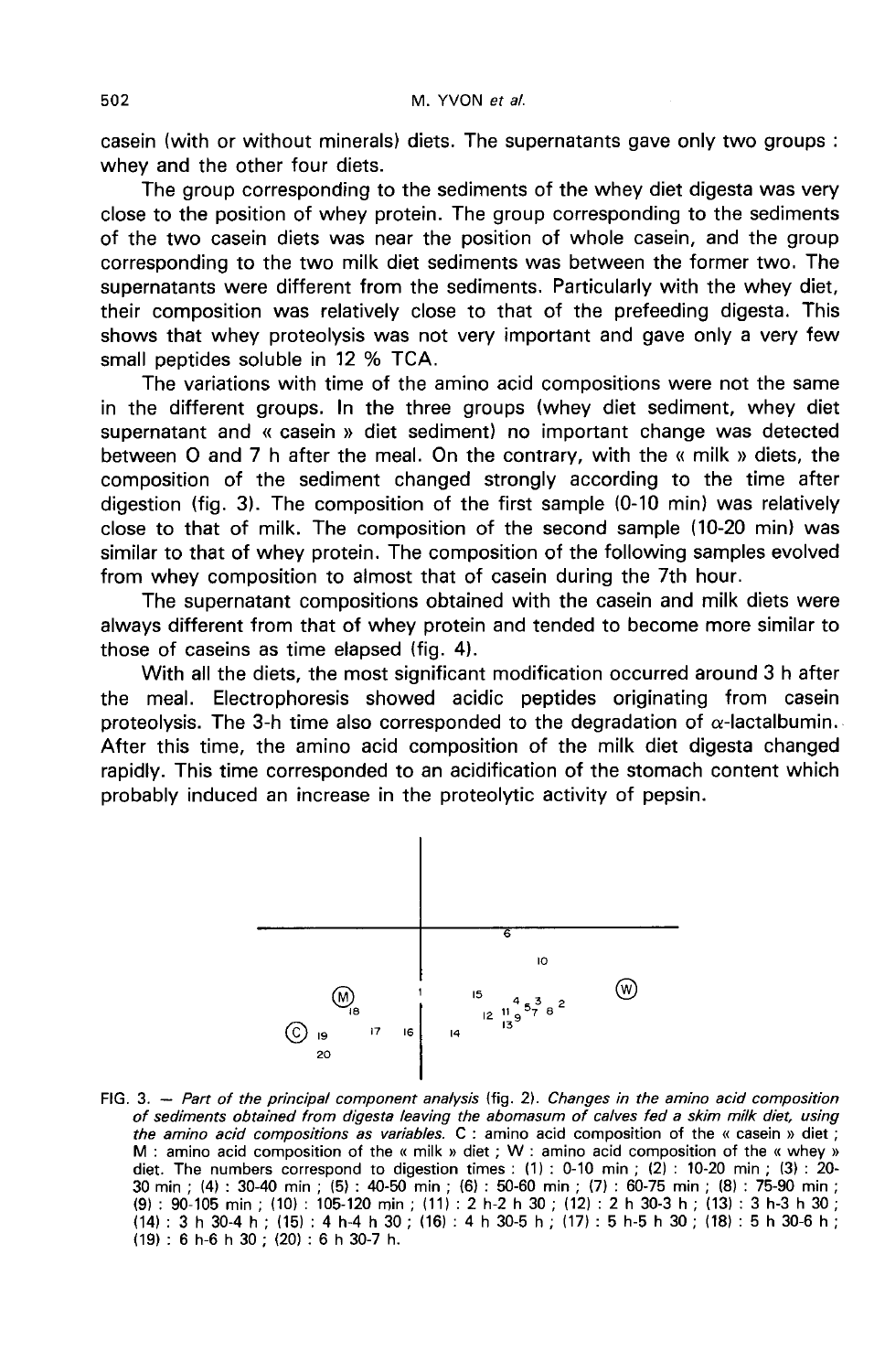

FIG. 4. - Part of the principal component analysis (fig. 2). Changes in the amino acid composition of supernatants obtained from digesta leaving the abomasum of calves fed a skim milk diet, using the amino acid composition as variables. See legend of figure 3.

## Conclusion.

When the calves were given casein, the amino acid composition of abomasal digesta sediment changed little with time after feeding. In contrast, the changes observed in the supernatant compositions suggested rapid abomasal emptying of caseino-macro peptide.

With the whey diet it was not possible to evidence more rapid abomasal hydrolysis or the emptying of any particular whey protein.

With the milk diets, the sediments were milk proteins during the first 10 postprandial minutes and whey proteins immediately after that ; they then became progressively more like casein as the time after feeding increased. The supernatant compositions showed that small peptides resulting from abomasal proteolysis originated from casein rather than from whey proteins.

Reçu en juillet 1984.<br>Accepté en janvier 1985.

Résumé. Etude de la digestion in vivo du lait dans la caillette du veau. III. Compositions en acides aminés des digesta.

Des veaux préruminants ont reçu 5 régimes : lait entier, lait écrémé, solution à 3 % de caséine dans l'eau, solution à 3 % de caséine dans un milieu minéral simulant le perméat de lait ultrafiltré et lactosérum. Les digesta quittant la caillette durant les 7 h qui suivent le repas ont été collectés par fractions. Après précipitation en TCA 12 %, les compositions en acides aminés des culots et des surnageants ont été déterminées et comparées par analyse multivariate.